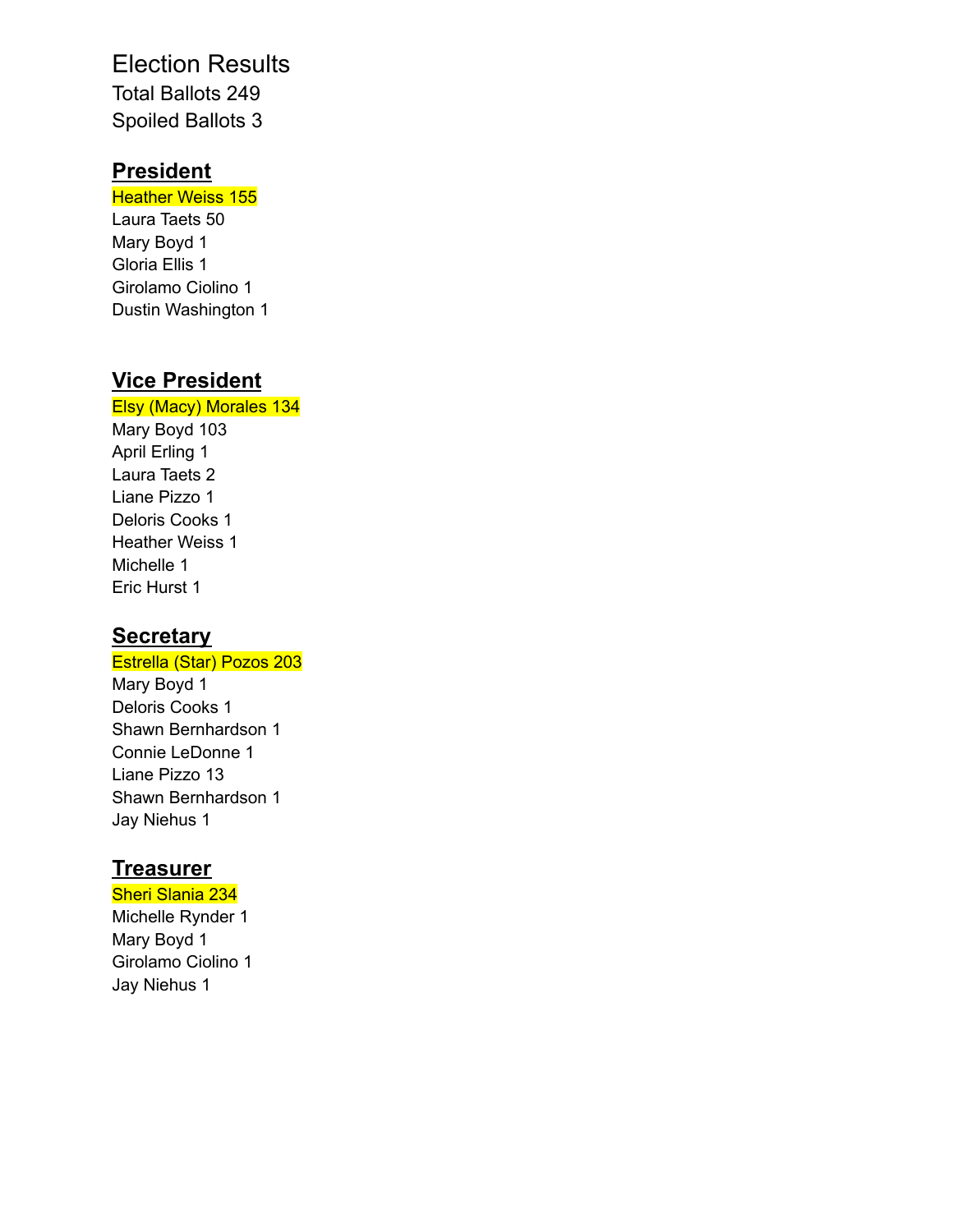## **Governing Council Chairs**

Total Ballots 247

#### **Health/Safety**

DeDe Adams 84 (DeDe accepted Benefit Resource) Deloris Cooks 71 Mary Boyd 74 Girolamo Ciolino 9

#### **Newsletter**

Deanna Johnson 223

Carla Evans 1

#### **Grievance**

Heather Weiss 98 (Heather accepted President) Colette Cruz 1 Macy Morales 57 (Macy accepted Vice President) Deloris Cooks 4

#### Laura Taets 10

DeDe Adams 1 Joe Haubert 2 Debby Beaupre 1 Daryll Nelson 1 Jay Niehus 1

#### **Social/Sunshine**

Carla Evans 176 Sade Durr 54 Girolamo Ciolino 3

#### **Membership**

Debby Beaupre 225

Dawn Franzen 1 Joanne McPherson 1

#### **Audit**

Kristal Day 233 Jay Niehus 1

#### **Accident**

Macy Morales 36 Girolamo Ciolino 72 Joe Haubert 135 Mary Boyd 1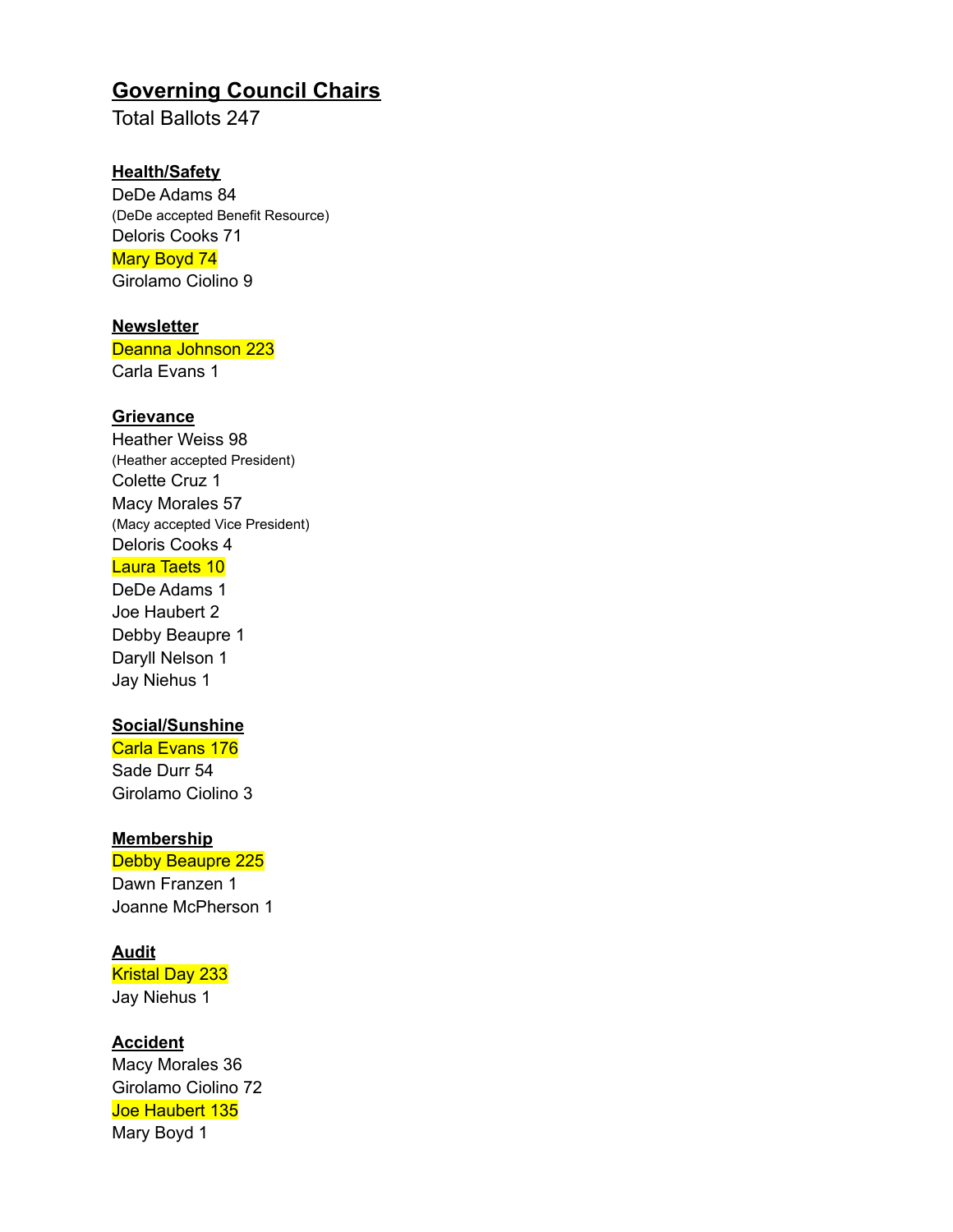#### **Bylaws/Legislative**

Heather Weiss 145 (Heather accepted President) Tom Cordogan 71

Star Pozos 5 Joe Haubert 1 Kristal Day 1 Laura Taets 7 Mary Boyd 1 Jay Niehus 9 DeDe Adams 1 Deloris Cooks 1 Macy Morales 1 Sam Lowe 1 Liane Pizzo 1 Joanne McPherson 1 Girolamo Ciolino 1

#### **Field Trip**

Sam Lowe 1 Deloris Cooks 168 Girolamo's Ciolino 1 Andrea Thaller 33 Dee Valenti 1 Mary Boyd 1

#### **Election**

Heather Weiss 92 Colette Cruz 98 Laura Taets 5 Lis Lewis 1 Dawn Franzen 50 Deloris Cooks 2 Freda Martin 1 Macy Morales 1

#### **Benefit Resources**

Sheri Slania 62 DeDe Adams 123 Lis Lewis 53

#### **Association Representative**

Liane Pizzo 106

Colette Cruz 90 Jay Niehus 1 Shawn Bernhardson 28 Dawn Franzen 1 Laura Taets 1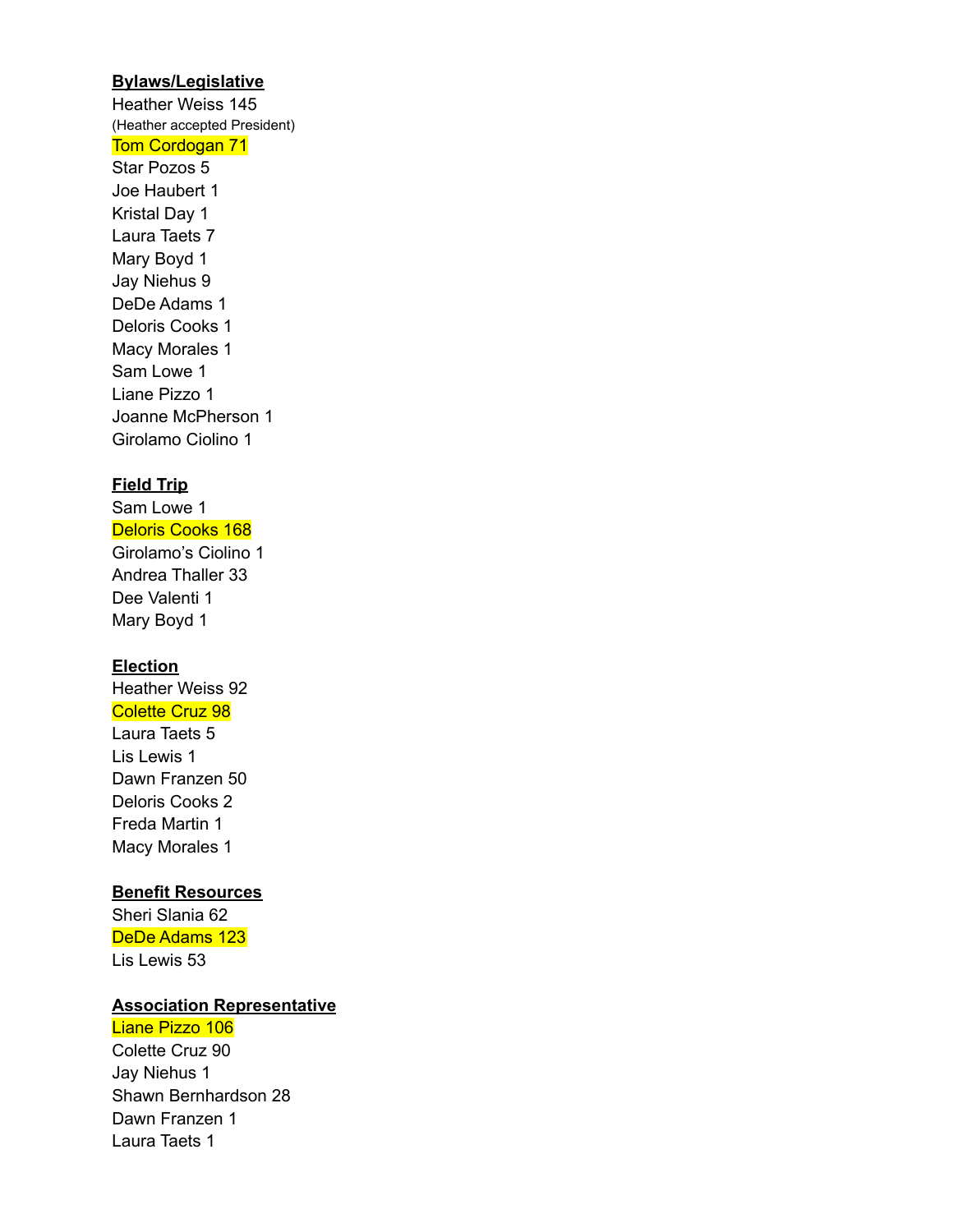#### **Technology**

Liane Pizzo 3 Heather Weiss 147 (Heather accepted President) Mary Boyd 10 Laura Taets 8 Steve Adams 28

Rob Solario 1 Joe Haubert 1 Macy Morales 1 Deloris Cooks 1 Sam Lowe 2 Girolamo Ciolino 1 Dustin Washington 1

#### **Staff Development**

#### Dee Valenti 190

Colette Cruz 1 Heather Weiss 34 Mary Boyd 1 Laura Taets 1

#### **Student Discipline**

Deloris Cooks 85 (Deloris accepted Field Trip Chair) Sam Lowe 85 Laura Taets 1 Mary Boyd 1

## **Region Positions**

Total Ballots 247 Spoiled Ballots 3

## **Region 63 DUTU Reps (2)**

Mary Boyd 183 Elizabeth (Lis) Lewis 158 Colette Cruz 2 Elsy (Macy) Morales 3 Laura Taets 1 Liane Pizzo 1 Mary Bonner 3 Shawn Bernhardson 2 Heather Weiss 1 Jay Niehus 1